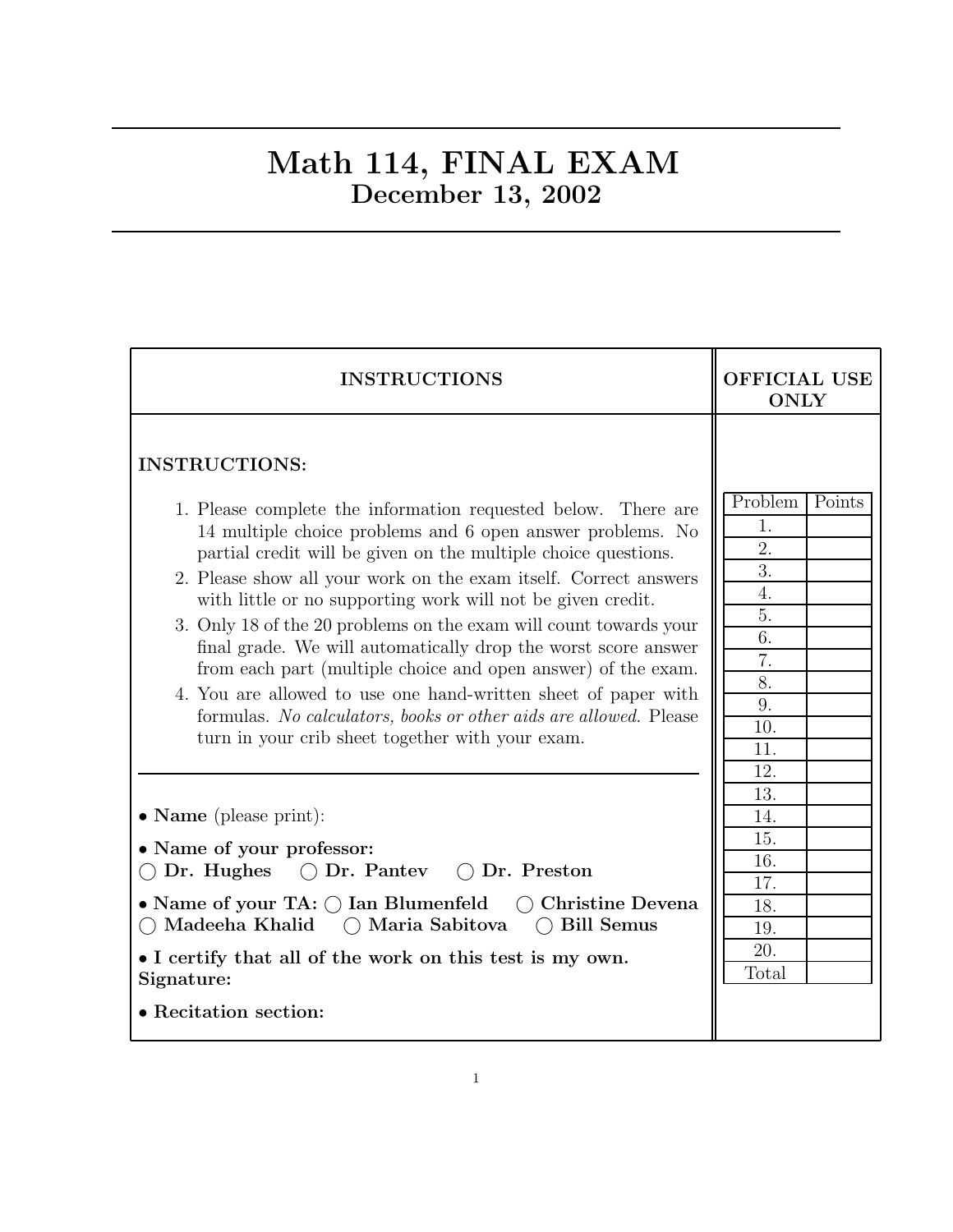# Part I: Multiple choice questions

1. Find the point at which the tangent line to the curve

$$
x = 3t^2 - t \qquad y = 2t + t^3
$$

at  $t = 1$  intersects the line  $y = 2 - x$ .

| (A) $\left(\frac{4}{5}, \frac{6}{5}\right)$ | (B) $\left(\frac{1}{2}, \frac{3}{2}\right)$ | $(C)$ does not exist                        |
|---------------------------------------------|---------------------------------------------|---------------------------------------------|
| $(D)$ $(1,1)$                               | (E) $\left(\frac{2}{3}, \frac{4}{3}\right)$ | (F) $\left(\frac{3}{4}, \frac{5}{4}\right)$ |

**2.** Find the length of the curve  $r = \cos(\theta) - \sin(\theta)$ ,  $0 \le \theta \le \frac{\pi}{4}$ 4 .

(A) 
$$
\frac{\pi}{2}
$$
 (B) 1 (C)  $\frac{1}{\sqrt{2}}$   
(D)  $\frac{\pi}{2\sqrt{2}}$  (E)  $\frac{1}{4}$  (F) 2

3. Which of the sets described by the cylindrical coordinate inequalities are unbounded? (Assume  $r$  is always positive.)

(I)  $r < 1, z < 1$ (II)  $r + z^2 < 1$ (III)  $z + r^2 < 1$ 

| $(A)$ (I) only     | $(B)$ (II) only     | $(C)$ (III) only     |
|--------------------|---------------------|----------------------|
| $(D)$ (I) and (II) | $(E)$ (I) and (III) | $(F)$ (II) and (III) |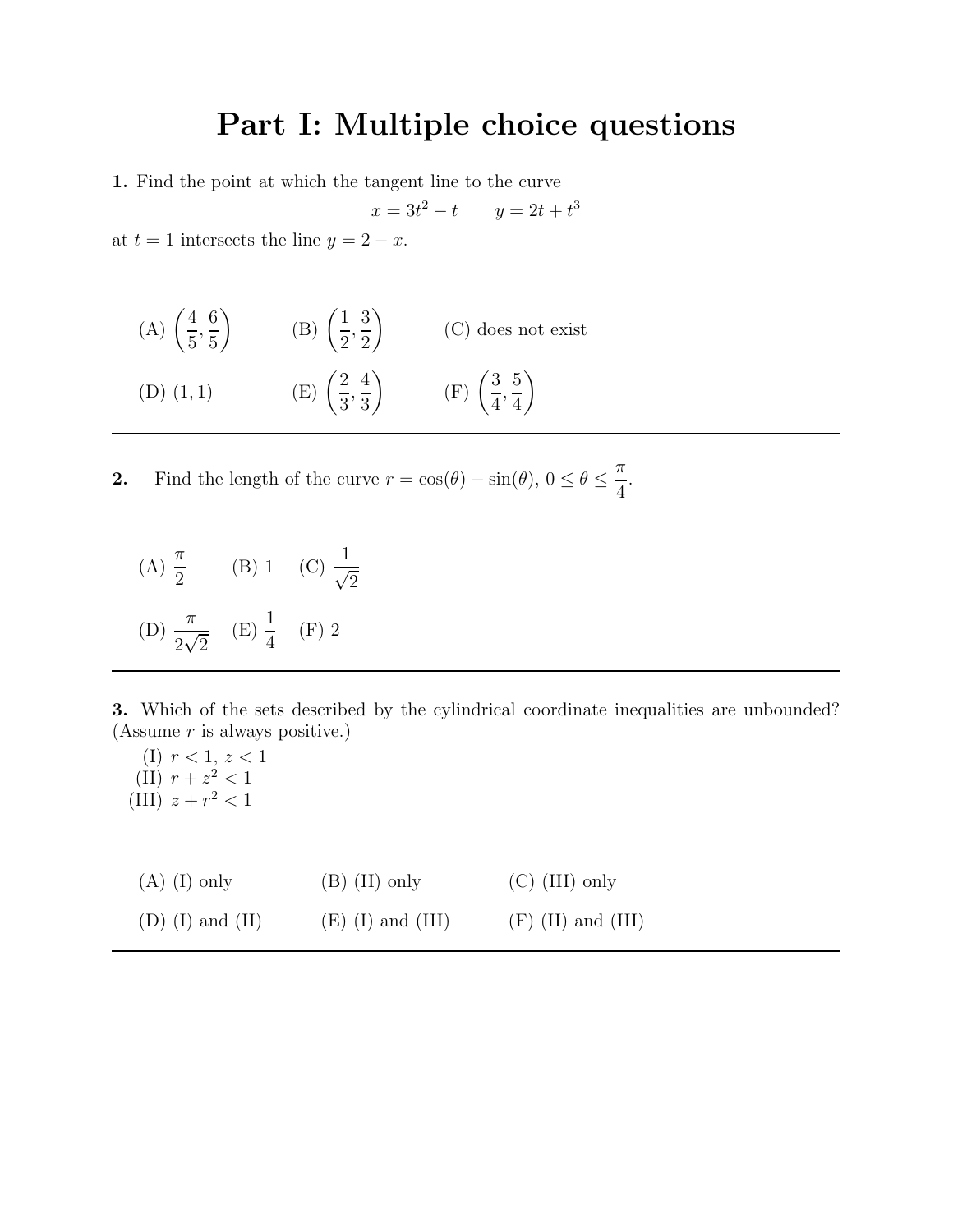4. Evaluate the double integral

$$
\int_0^1 \int_x^1 \sqrt{2 + y^2} dy dx.
$$

| (A) $\frac{2}{3}$ | (B) $\sqrt{3} - \frac{2}{3}\sqrt{2}$ | (C) $\frac{4}{3} + \sqrt{2}$ |
|-------------------|--------------------------------------|------------------------------|
| $(D)$ 0           | $(E) \frac{1}{2}$                    | $(F)$ none of the above      |

5. Which of these functions could be the general solution of a linear homogeneous secondorder differential equation with constant coefficients?

(I)  $y(x) = C_1 e^{C_2 x}$ (II)  $y(x) = C_1 \sin x + C_2$ (III)  $y(x) = C_1 x e^x + C_2 x e^{2x}$ 

| $(A)$ (I) only       | $(B)$ (II) only   | $(C)$ (III) only   |
|----------------------|-------------------|--------------------|
| $(D)$ (II) and (III) | $(E)$ all of them | $(F)$ none of them |

**6.** Let  $z$  be a complex number satisfying

$$
\frac{1}{z} = \frac{2+i}{1-i}.
$$

What is  $\text{Im}(z)$ ?

| (A) $\sqrt{2}$     | $(B) \sqrt{5}$     | $(C)$ 2i          |
|--------------------|--------------------|-------------------|
| (D) $-\frac{3}{5}$ | (E) $\frac{1}{5}i$ | $(F) \frac{2}{5}$ |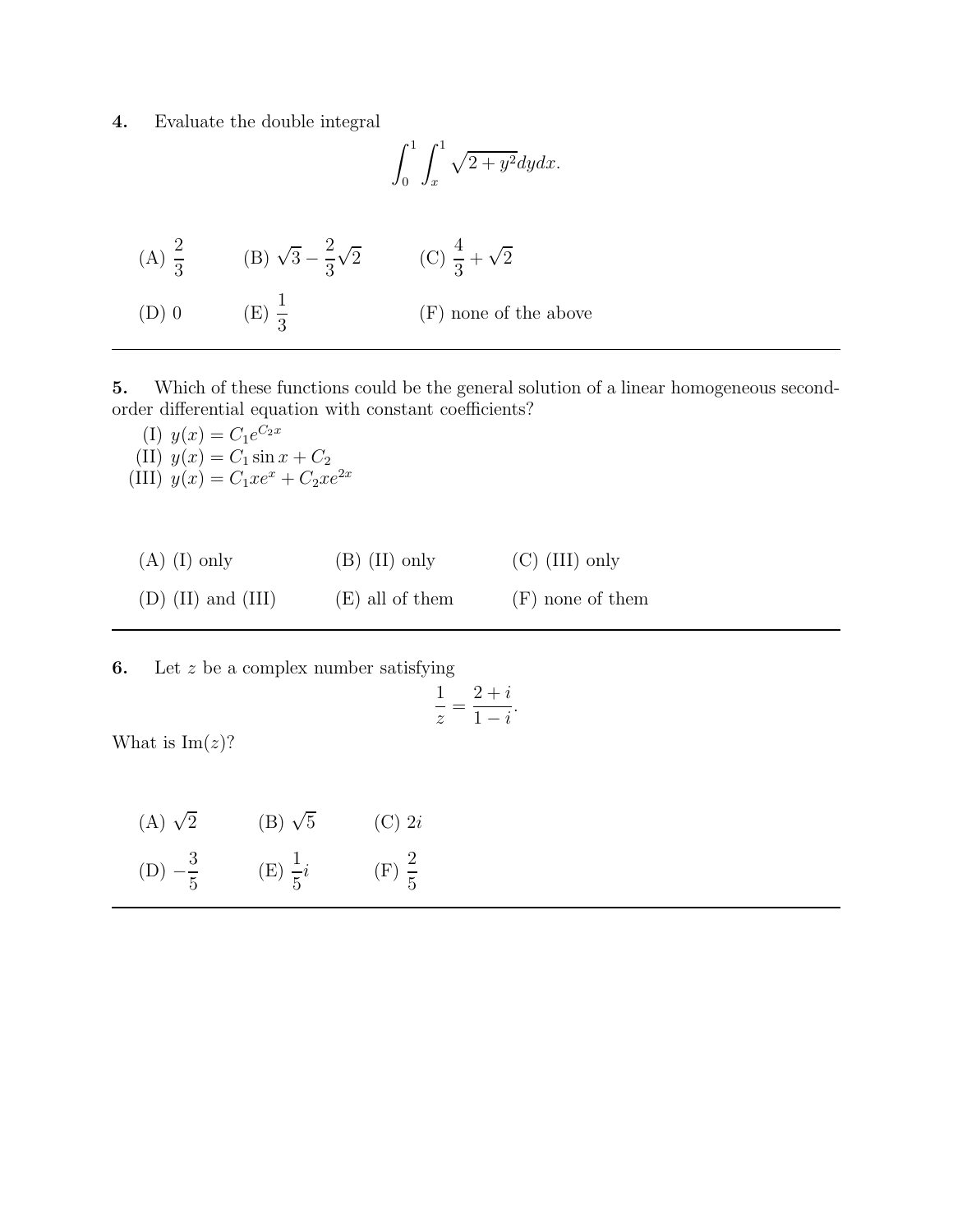### 7. Compute

$$
\int_{-1}^{1} \int_{0}^{\sqrt{1-x^2}} \sin \left( \pi [x^2 + y^2] \right) dy dx
$$

using polar coordinates.

| $(A)$ 0 | $(B) \frac{\pi}{2}$ | (C) $\pi$     |
|---------|---------------------|---------------|
| $(D)$ 1 | (E) $\pi\sqrt{2}$   | $(F)$ 2 $\pi$ |

8. Identify the functions which satisfy

$$
\frac{\partial f}{\partial x} = \frac{\partial f}{\partial y}
$$

(I)  $f(x, y) = \sin x \cos y + \sin y \cos x$ (II)  $f(x, y) = y \ln x + x \ln y$ (III)  $f(x, y) = e^{xy}$ 

| $(A)$ (I) only     | $(B)$ (II) only     | $(C)$ (II) only (III) only |
|--------------------|---------------------|----------------------------|
| $(D)$ (I) and (II) | $(E)$ (I) and (III) | $(F)$ (II) and (III)       |

9. Where does the normal line to the surface  $x^2 + 2y + 2z = 3$  at the point  $(-1, 0, 1)$ intersect the xy-plane?

| $(A)$ $(1, 1, 0)$  | $(B)$ $(1, -1, 0)$ | $(C)$ $(0, 1, 0)$   |
|--------------------|--------------------|---------------------|
| $(D)$ $(0, -1, 0)$ | $(E)$ $(-1, 1, 0)$ | $(F)$ $(-1, -1, 0)$ |

10. If  $z = e^x \cos y$  and  $x = \ln 2$  with an error of 0.1, and  $y = \pi$  with an error of 0.2, what is the maximum error in  $z$ ?

| $(A)$ 0 | (B) 0.1 | (C) 0.2 | $(D)$ 0.3 | $(E)$ 0.4 | (F) 0.5 |
|---------|---------|---------|-----------|-----------|---------|
|---------|---------|---------|-----------|-----------|---------|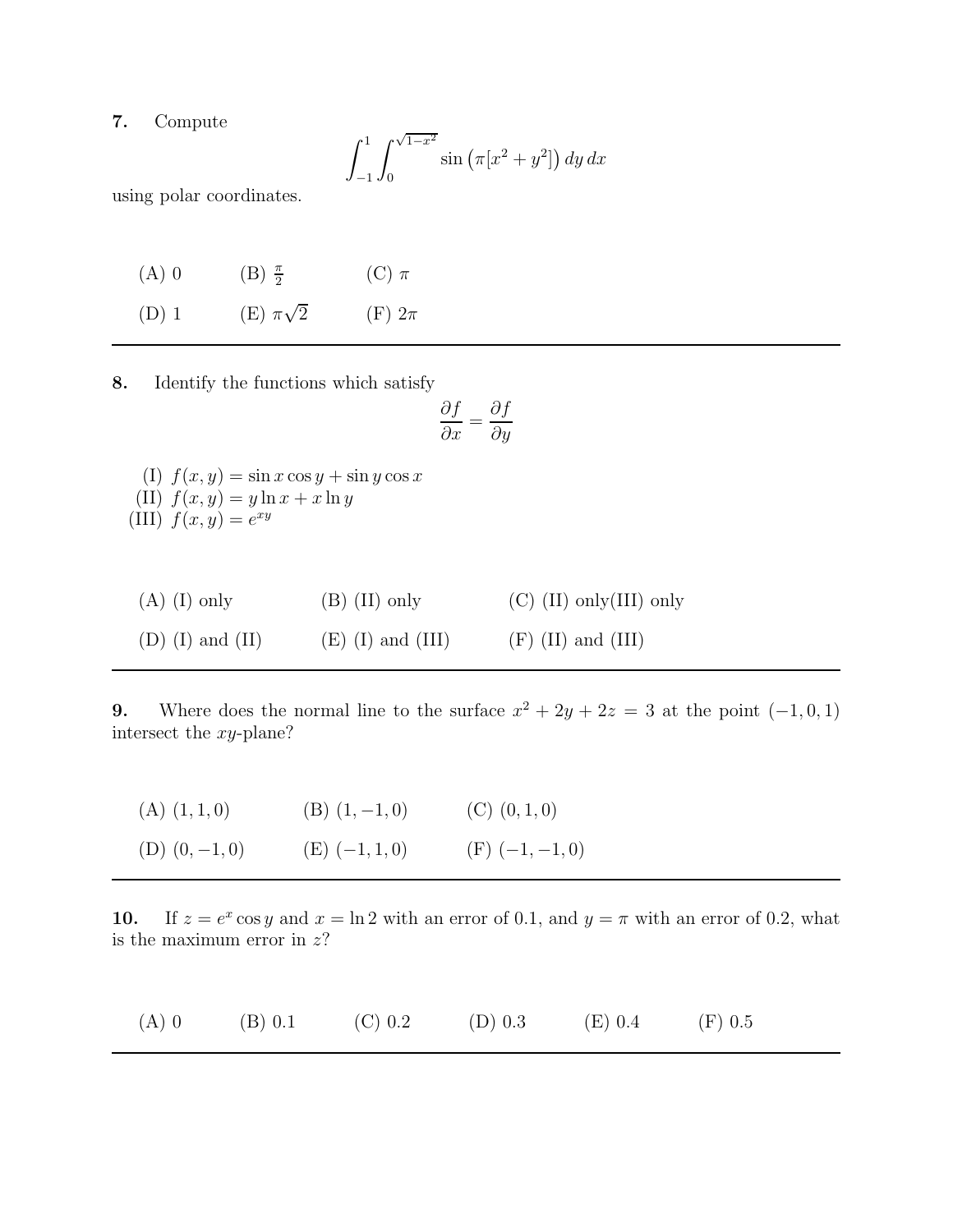11. Find the volume under the plane  $z = 1 - x - y$ , above the plane  $z = 0$ , and enclosed by the region  $x \geq 0$ ,  $y \geq 0$ ,  $x + y \leq 1$ .

 $(A) \frac{1}{c}$ 6  $(B) \frac{1}{5}$ 5 (C)  $\frac{1}{4}$ 4  $(D) \frac{1}{2}$ 3  $(E) \frac{1}{2}$ 2 (F) 1

12. Let S be the surface given in cylindrical coordinates by the equation  $z = 1 + r^2$ . The intersection of S with the plane  $3y - \pi x = 0$  is

| $(A)$ empty   | (B) a hyperbola | $(C)$ a pair of lines |
|---------------|-----------------|-----------------------|
| $(D)$ a point | (E) a parabola  | $(F)$ a circle        |

13. Find the absolute maximum of  $f(x, y) = 9x^2y$  on the triangle bounded by the x-axis, the y-axis, and the line  $x + y = 1$ .

(A) 0 \t(B) 9 \t(C) 3 \t(D) 
$$
\frac{4}{3}
$$
 \t(E) 3 \t(F)  $\frac{9}{2}$ 

14. A function  $y(x)$  satisfies the intial value problem

$$
xy' + y = 2x^2, \quad y(2) = \frac{1}{6}.
$$

Find  $y(1)$ .

(A) 
$$
\frac{1}{6}
$$
 (B)  $-\frac{13}{3}$  (C) 0 (D) 1 (E) -5 (F) 11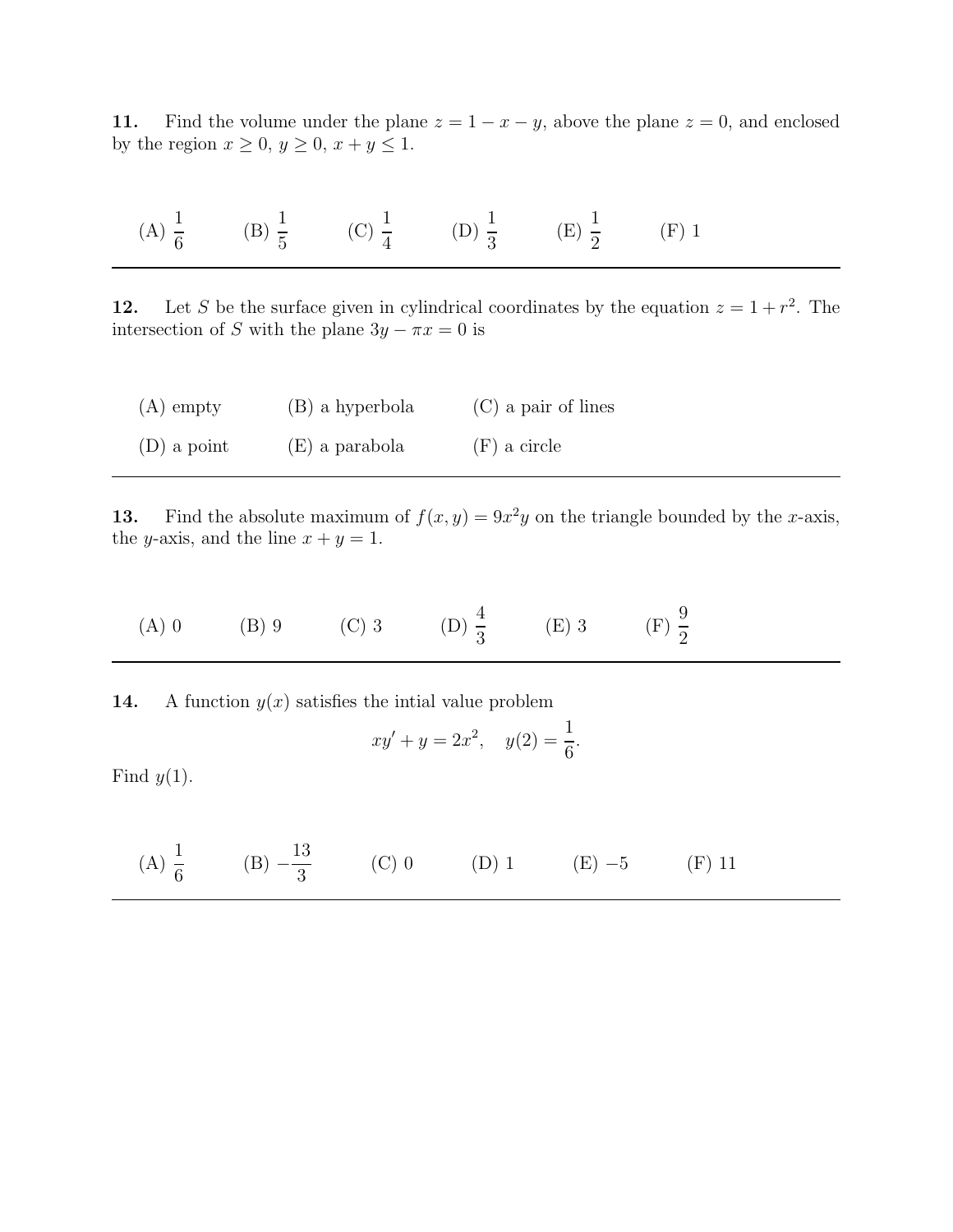# Part II: Open answer questions

15. Match the polar coordinate equations to their graphs, for  $0 \le \theta \le 2\pi$ ,  $r \ge 0$ . (Hint: it is easier to use the polar equations directly than to convert to Cartesian equations.) Enter your answers in the table below. Give a reason for each choice.

#### Equations:

(i)  $r = \sin^2(\theta/2)$ (ii)  $r = \sin(3\theta)$ (iii)  $r = \sin^2(\theta)$  $(iv) r = \sin^2(2\theta)$ 

#### Graphs:



| Graphs    |  |  |
|-----------|--|--|
| Equations |  |  |

16. True or false. Explain your reasoning.

- (a) If  $|~\vec{a} \times \vec{b}| = 3$ , then  $|(\vec{a} + \vec{b}) \times (\vec{a} \vec{b})| = 6$ .
- (b) If  $\hat{\mathbf{i}} \times \vec{a} = \vec{0}$  and  $\hat{\mathbf{i}} \cdot \vec{a} = -1$ , then  $|\vec{a}| = 1$ .

17. Show that

$$
\lim_{(x,y)\to(0,0)}\frac{\sin(x)-\sin(y)}{x+y}
$$

does not exist.

18. Let  $f(x, y, z)$  be a function which at the point  $(1, 0, 1)$  increases most rapidly in the direction of the vector  $\hat{\mathbf{i}} + \hat{\mathbf{j}} + \hat{\mathbf{k}}$ , with a rate of increase 2. Find the directional derivative of f starting at the point  $(1, 0, 1)$  and going in the direction parallel to the vector  $\hat{\mathbf{i}} - \hat{\mathbf{j}} + \hat{\mathbf{k}}$ .